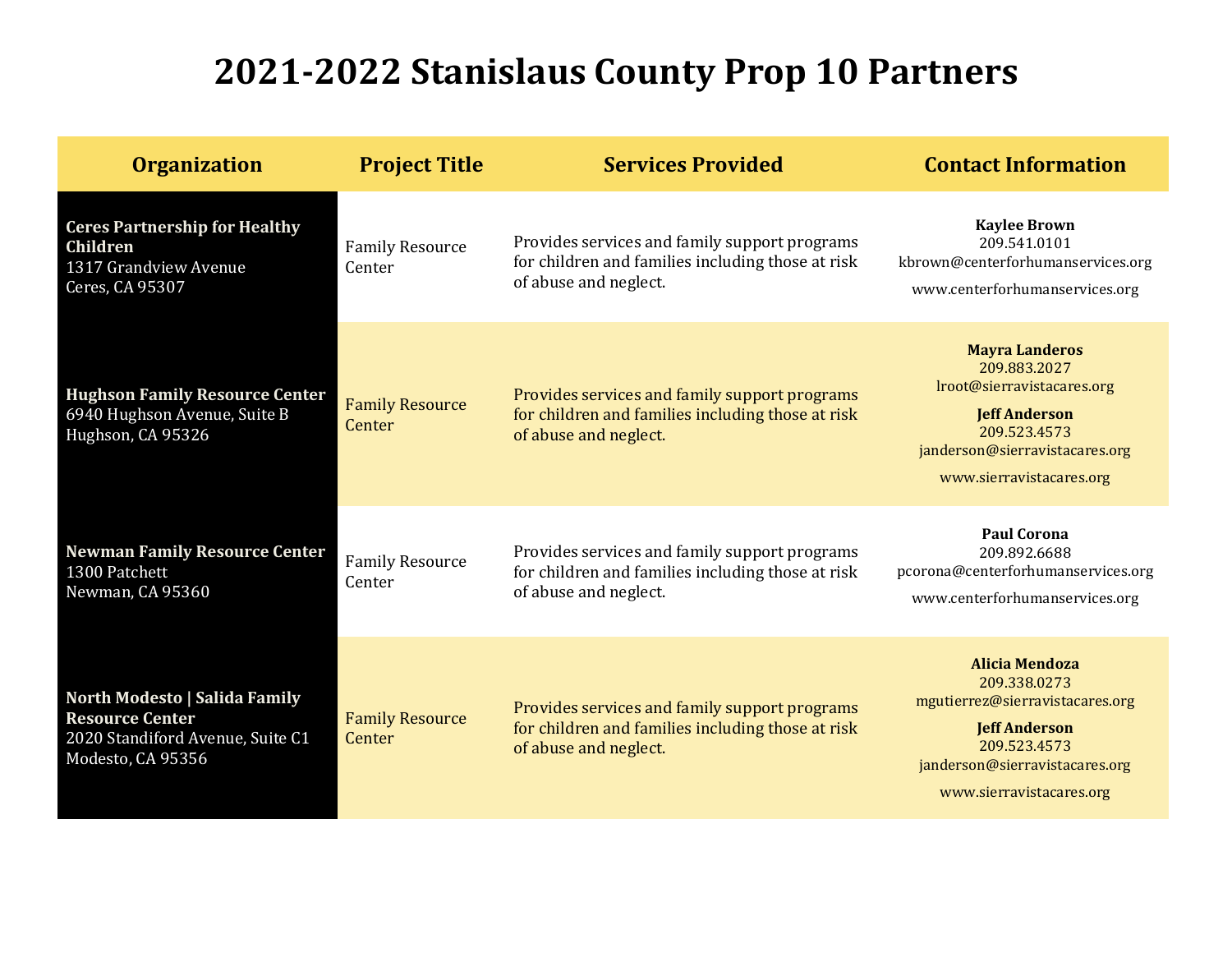## **2021-2022 Stanislaus County Prop 10 Partners**

| <b>Organization</b>                                                                                      | <b>Project Title</b>                    | <b>Services Provided</b>                                                                                                                                                      | <b>Contact Information</b>                                                                                                                     |
|----------------------------------------------------------------------------------------------------------|-----------------------------------------|-------------------------------------------------------------------------------------------------------------------------------------------------------------------------------|------------------------------------------------------------------------------------------------------------------------------------------------|
| <b>Oakdale Family Resource &amp;</b><br><b>Counseling Center</b><br>631 W. F Street<br>Oakdale, CA 95361 | <b>Family Resource</b><br>Center        | Provides services and family support programs<br>for children and families including those at risk<br>of abuse and neglect.                                                   | <b>Tamberly Stone</b><br>209.847.0420<br>tstone@centerforhumanservices.org<br>www.centerforhumanservices.org                                   |
| <b>Parent Resource Center</b><br>811 5th Street<br>Modesto, CA 95351                                     | <b>Family Resource</b><br>Center        | Provides services and family support programs<br>for children and families including those at risk<br>of abuse and neglect.                                                   | <b>Susan Beasley</b><br>209.549.8193<br>beasleysm@prcfamilies.org<br>www.prcfamilies.org                                                       |
| <b>Patterson Family Resource</b><br>Center<br>700 F Street<br>Patterson, CA 95363                        | <b>Family Resource</b><br>Center        | Provides services and family support programs<br>for children and families including those at risk<br>of abuse and neglect.                                                   | <b>Paul Corona</b><br>209.892.6688<br>pcorona@centerforhumanservices.org<br>www.centerforhumanservices.org                                     |
| Sierra Vista Drop-In Center<br>908 Sierra Drive<br>Modesto, CA 95354                                     | <b>Family Resource</b><br>Center        | Provides services and family support programs<br>for children and families including those at risk<br>of abuse and neglect.                                                   | <b>Karina Franco</b><br>209.492.9785<br>kfranco@sierravistacares.org<br><b>Jeff Anderson</b><br>209.523.4573<br>janderson@sierravistacares.org |
| <b>Stanislaus County</b><br><b>Office of Education</b><br>1100 H Street<br>Modesto, CA 95354             | <b>Healthy Start</b><br>Support   Sites | Provides technical assistance to 10 Healthy<br>Starts on or near school sites in areas of<br>budgeting, health services, outreach,<br>sustainability, and operational issues. | <b>Erikka Perry</b><br>209.238.1367<br>eperry@stancoe.org                                                                                      |
| <b>The BRIDGE</b><br><b>Family Resource Center</b><br>1414 Scenic Dive<br>Modesto, CA 95355              | <b>Family Resource</b><br>Center        | Provides services and family support programs<br>for children and families including those at risk<br>of abuse and neglect.                                                   | Pao Lee<br>209.571.8430<br>plee@sierravistacares.org<br><b>Jeff Anderson</b><br>209.523.4573<br>janderson@sierravistacares.org                 |